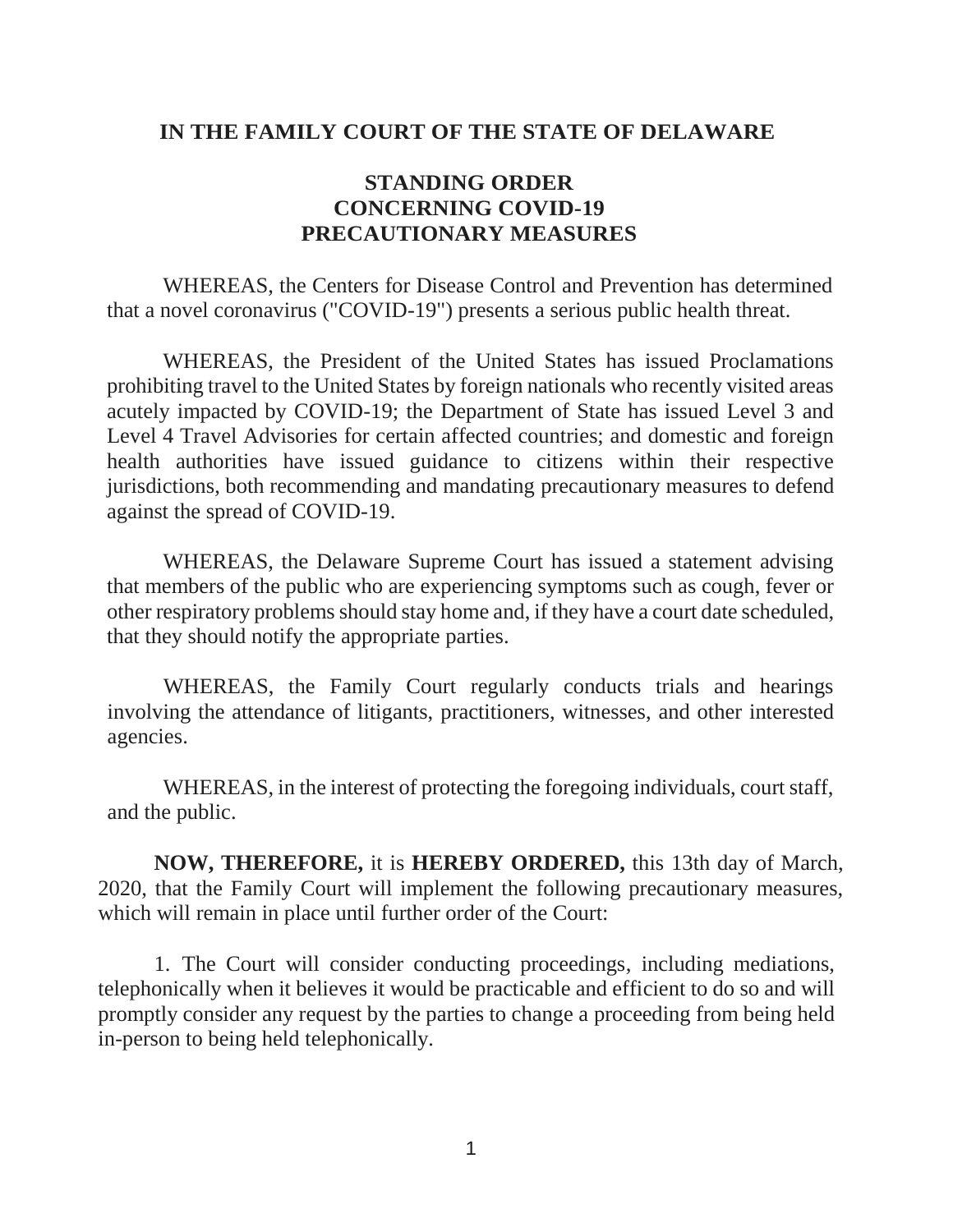2. With respect to trials and hearings for which it is not practicable to handle the matter telephonically, the following procedures shall be followed:

- (a) Any attorney or self-represented party appearing in a case shall promptly provide written notice to the other counsel or selfrepresented party appearing in such case, if such attorney or party reasonably believes that a scheduled trial or hearing may require or cause the presence of an individual who (i) may be infected with COVID-19 or (ii) has been in contact within the past fourteen (14 days) with an individual who may be infected by COVID-19.
- (b) If notice is given pursuant to subsection (a), the parties shall promptly confer regarding the appropriate means to conduct the trial or hearing that is the subject of the notice. In doing so, the parties shall consider, among other things, (i) whether video conferencing would be appropriate and effective; (ii) whether an alternative attorney, party representative, witness, or source of proof is available without conflicting with subsection (a); and (iii) whether a delay in such trial or hearing would be appropriate, and if so, what is the least amount of delay necessary.
- (c) Within three (3) days of any notice given pursuant to subsection (a), and as soon as practicable before any trial or hearing that is the subject of such notice, the parties shall file a joint letter or joint motion that (i) identifies the concern that was the subject of the notice; (ii) explains the steps the parties have agreed upon and implemented to alleviate such concern; (iii) sets forth any relief requested from the Court to address such concern; and (iv) sets forth any disagreements among the parties, including alternative proposals not mutually agreed upon.

3. The presiding judicial officer or mediator in a case shall be responsible for overseeing the implementation of these procedures.

4. The Court, along with its appropriate stakeholders, shall conduct weekly conference calls to adjust or cancel calendars as necessary.